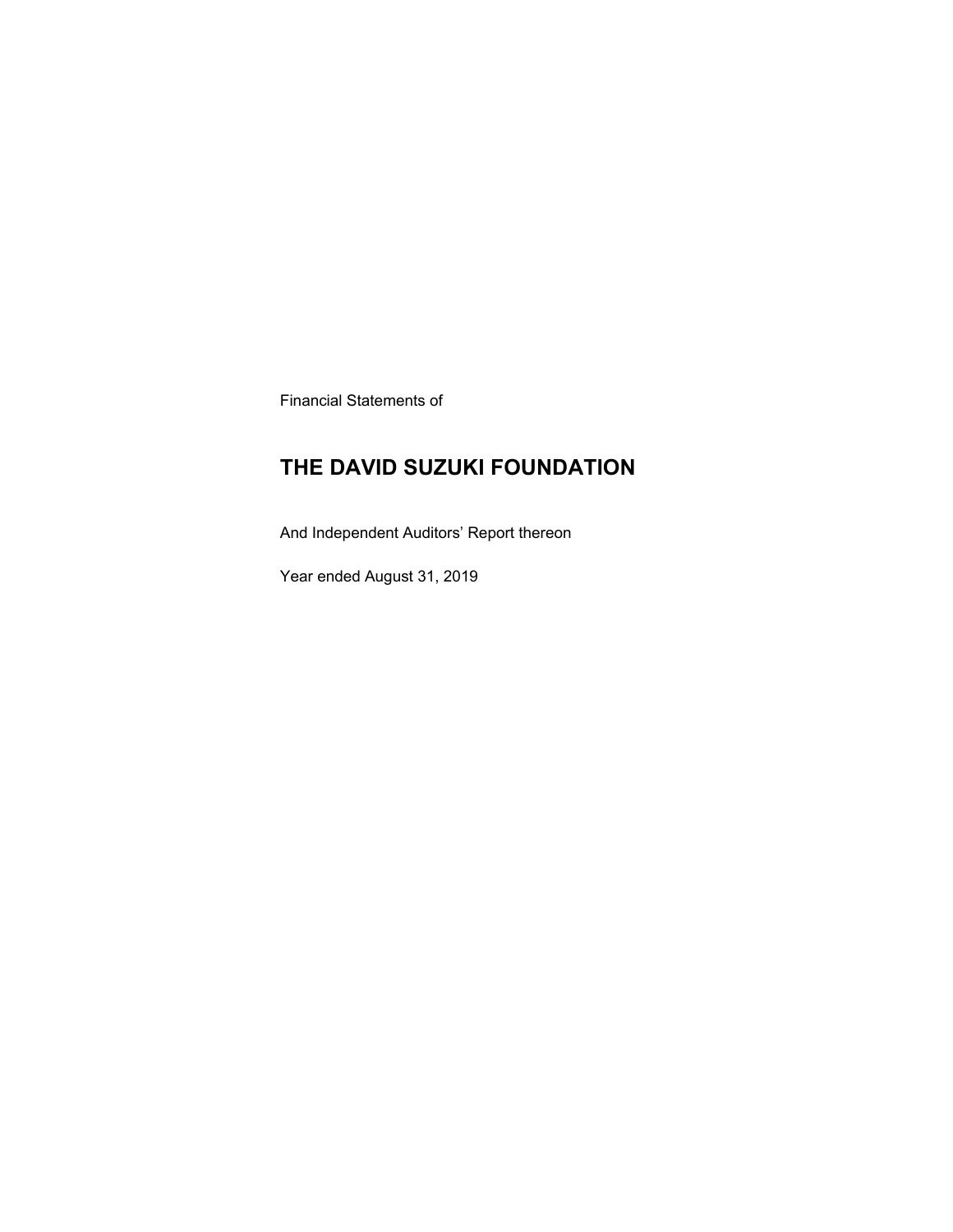

KPMG LLP PO Box 10426 777 Dunsmuir Street Vancouver BC V7Y 1K3 Canada Telephone (604) 691-3000 Fax (604) 691-3031

### **INDEPENDENT AUDITORS' REPORT**

To the Members of The David Suzuki Foundation:

### *Report on the Financial Statements*

### *Opinion*

We have audited the financial statements of The David Suzuki Foundation (the "Entity"), which comprise:

- the statement of financial position as at August 31, 2019
- the statement of operations for the year then ended
- the statement of changes in net assets for the year then ended
- the statement of cash flows for the year then ended
- and notes to the financial statements, including a summary of significant accounting policies

(hereinafter referred to as the "financial statements").

In our opinion, the accompanying financial statements present fairly, in all material respects, the financial position of the Entity as at August 31, 2019, and its results of operations, and its cash flows for the year then ended in accordance with Canadian Accounting Standards for Not-For-Profit Organizations.

### *Basis for Opinion*

We conducted our audit in accordance with Canadian generally accepted auditing standards. Our responsibilities under those standards are further described in the **"***Auditors' Responsibilities for the Audit of the Financial Statements***"** section of our auditors' report.

We are independent of the Entity in accordance with the ethical requirements that are relevant to our audit of the financial statements in Canada and we have fulfilled our other ethical responsibilities in accordance with these requirements.

We believe that the audit evidence we have obtained is sufficient and appropriate to provide a basis for our opinion.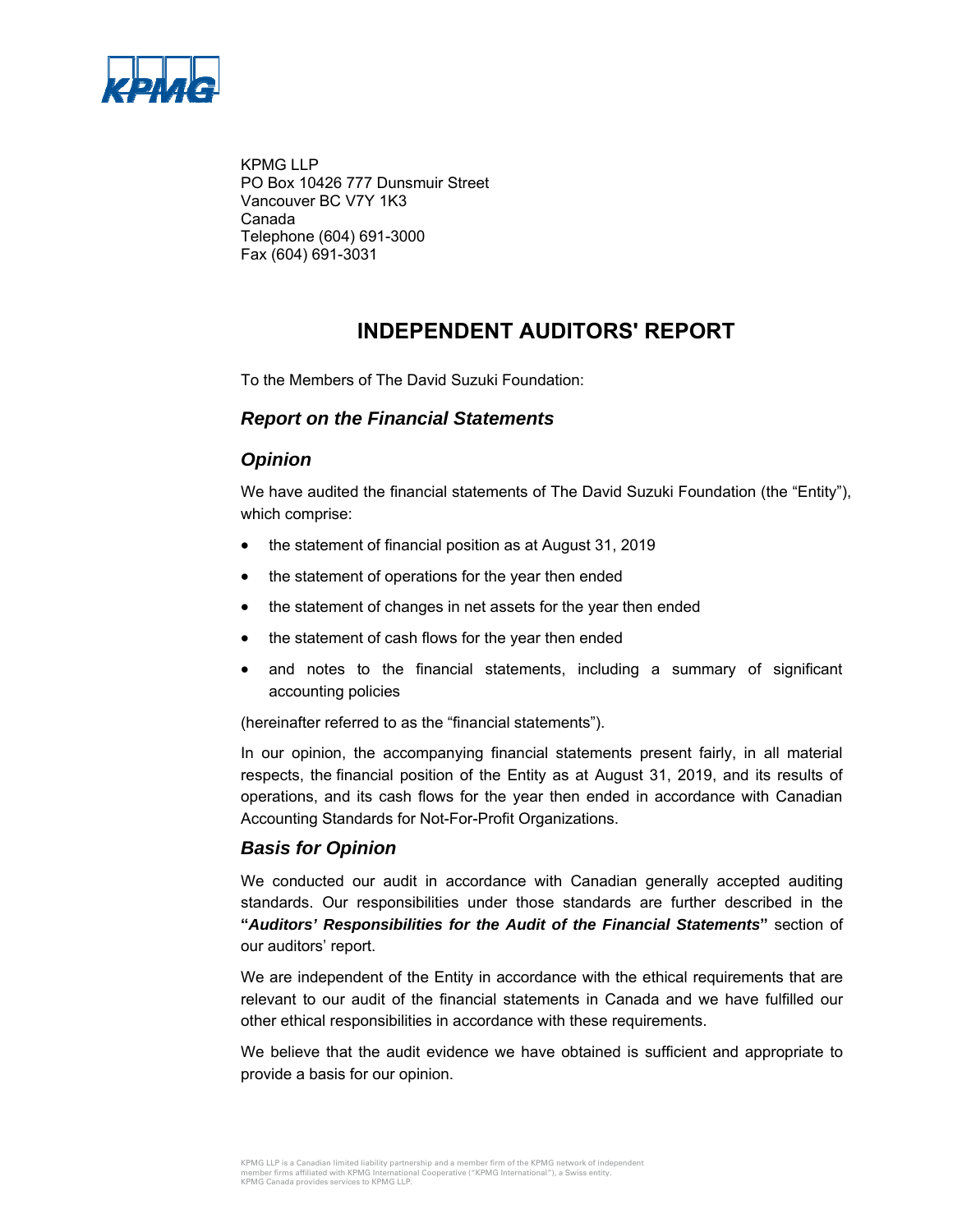

### *Responsibilities of Management and Those Charged with Governance for the Financial Statements*

Management is responsible for the preparation and fair presentation of the financial statements in accordance with Canadian Accounting Standards for Not-For-Profit Organizations, and for such internal control as management determines is necessary to enable the preparation of financial statements that are free from material misstatement, whether due to fraud or error.

In preparing the financial statements, management is responsible for assessing the Entity's ability to continue as a going concern, disclosing as applicable, matters related to going concern and using the going concern basis of accounting unless management either intends to liquidate the Entity or to cease operations, or has no realistic alternative but to do so.

Those charged with governance are responsible for overseeing the Entity's financial reporting process.

### *Auditors' Responsibilities for the Audit of the Financial Statements*

Our objectives are to obtain reasonable assurance about whether the financial statements as a whole are free from material misstatement, whether due to fraud or error, and to issue an auditors' report that includes our opinion.

Reasonable assurance is a high level of assurance, but is not a guarantee that an audit conducted in accordance with Canadian generally accepted auditing standards will always detect a material misstatement when it exists.

Misstatements can arise from fraud or error and are considered material if, individually or in the aggregate, they could reasonably be expected to influence the economic decisions of users taken on the basis of the financial statements.

As part of an audit in accordance with Canadian generally accepted auditing standards, we exercise professional judgment and maintain professional skepticism throughout the audit.

We also:

 Identify and assess the risks of material misstatement of the financial statements, whether due to fraud or error, design and perform audit procedures responsive to those risks, and obtain audit evidence that is sufficient and appropriate to provide a basis for our opinion.

The risk of not detecting a material misstatement resulting from fraud is higher than for one resulting from error, as fraud may involve collusion, forgery, intentional omissions, misrepresentations, or the override of internal control.

 Obtain an understanding of internal control relevant to the audit in order to design audit procedures that are appropriate in the circumstances, but not for the purpose of expressing an opinion on the effectiveness of the Entity's internal control.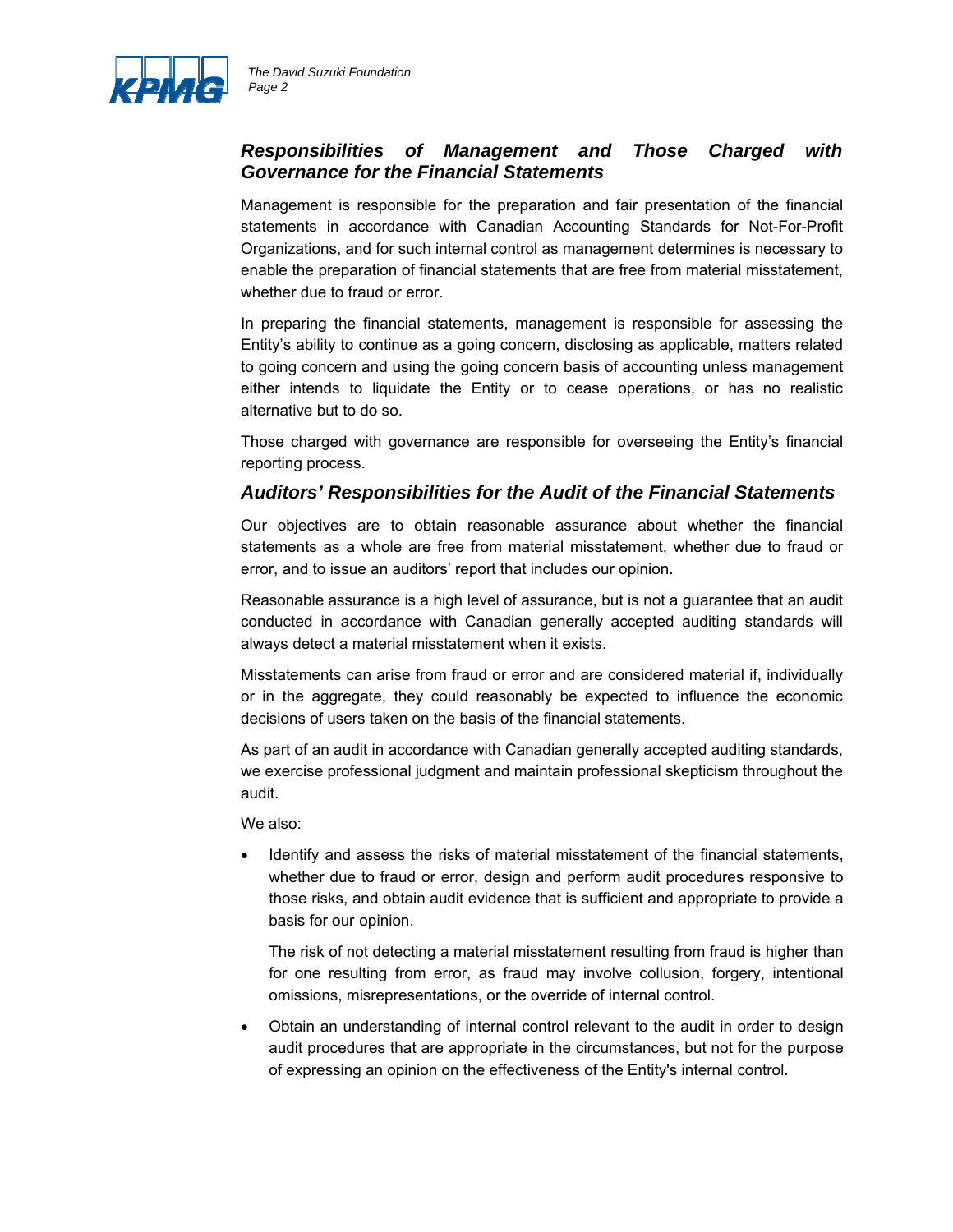

- Evaluate the appropriateness of accounting policies used and the reasonableness of accounting estimates and related disclosure made by management.
- Conclude on the appropriateness of management's use of the going concern basis of accounting and, based on the audit evidence obtained, whether a material uncertainty exists related to events or conditions that may cast significant doubt on the Entity's ability to continue as a going concern. If we conclude that a material uncertainty exists, we are required to draw attention in our auditors' report to the related disclosures in the financial statements or, if such disclosures are inadequate, to modify our opinion. Our conclusions are based on the audit evidence obtained up to the date of our auditors' report. However, future events or conditions may cause the Entity to cease to continue as a going concern.
- Evaluate the overall presentation, structure and content of the financial statements, including the disclosures and whether the financial statements represent the underlying transactions and events in a matter that achieves fair presentation.
- Communicate with those charged with governance regarding, among other matters, the planned scope and timing of the audit and significant audit findings including any significant deficiencies in internal control that we identify during our audit.

### *Reporting on Other Legal and Regulatory Requirements*

As required by the *Societies Act (British Columbia)*, we report that, in our opinion, the accounting policies applied in preparing and presenting the financial statements in accordance with Canadian Accounting Standards for Not-For-Profit Organizations have been applied on a basis consistent with that of the preceding period.

 $KPMG$  11P

Chartered Professional Accountants

Vancouver, Canada December 16, 2019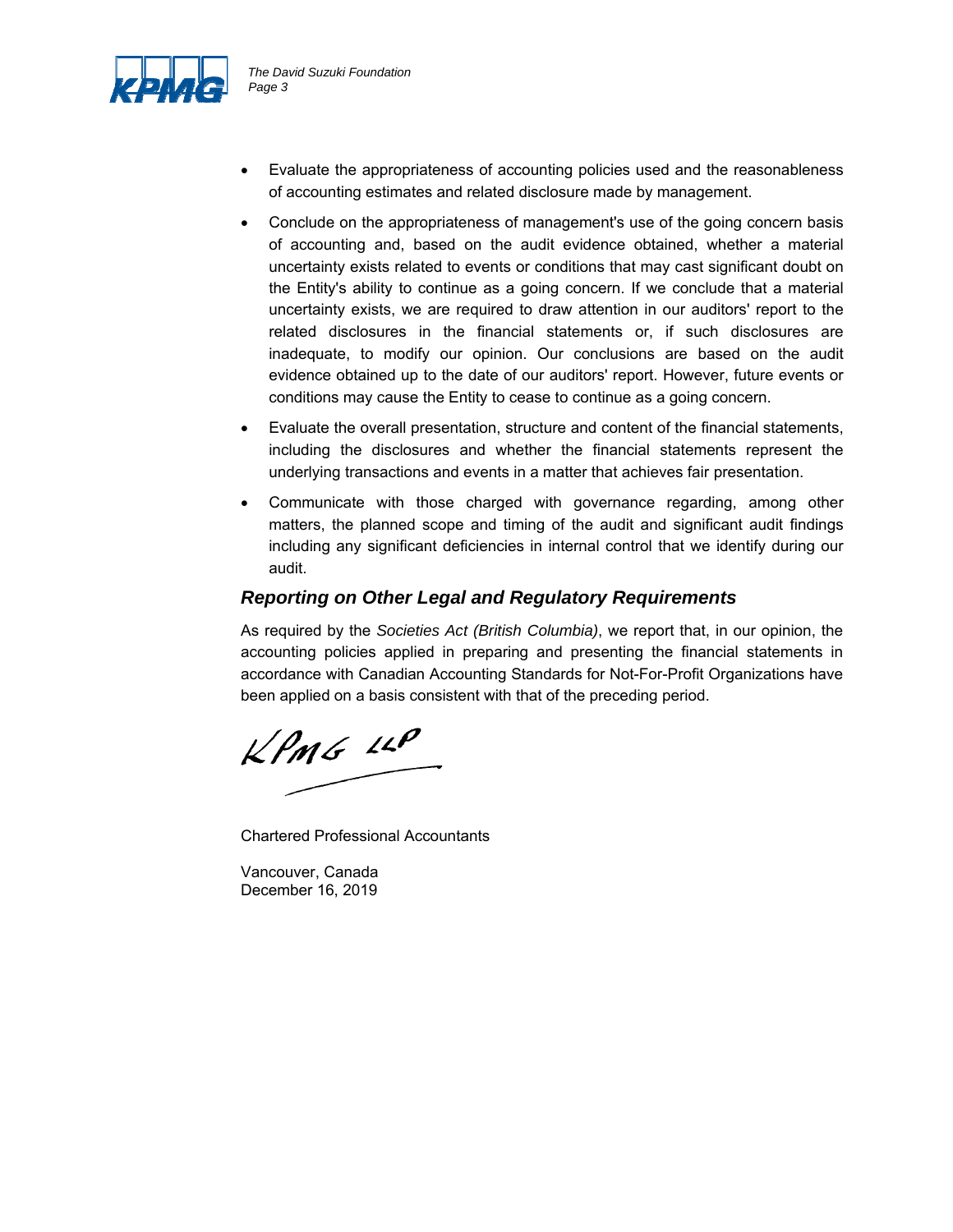Statement of Financial Position

August 31, 2019, with comparative information for 2018

|                                                                                                                       | 2019            | 2018                |
|-----------------------------------------------------------------------------------------------------------------------|-----------------|---------------------|
| <b>Assets</b>                                                                                                         |                 |                     |
| Current assets:                                                                                                       |                 |                     |
| Cash                                                                                                                  | \$<br>3,320,511 | \$<br>1,568,795     |
| Investments at fair value (note 3)                                                                                    | 2,174,345       | 1,709,865           |
| Accounts receivable (note 13(c))                                                                                      | 278,926         | 235,782             |
| Prepaid expenses                                                                                                      | 65,548          | 177,883             |
|                                                                                                                       | 5,839,330       | 3,692,325           |
| Investments at fair value (note 3)                                                                                    | 15,654,176      | 16,662,661          |
| Tangible capital assets (note 4)                                                                                      | 258,831         | 220,224             |
| Intangible assets (note 5)                                                                                            | 148,111         | 232,746             |
|                                                                                                                       | \$21,900,448    | \$20,807,956        |
| <b>Liabilities and Net Assets</b><br><b>Current liabilities:</b><br>Accounts payable and accrued liabilities (note 6) | \$<br>677,042   | \$<br>579,148       |
| Deferred contributions (note 7)<br>Capital lease obligation                                                           | 3,068,928       | 2,447,577<br>15,386 |
|                                                                                                                       | 3,745,970       | 3,042,111           |
| Net assets:                                                                                                           |                 |                     |
| Unrestricted                                                                                                          | 2,093,360       | 665,600             |
| Internally restricted contingency reserve                                                                             | 500,000         | 500,000             |
| Invested in tangible capital and intangible assets (note 8(a))<br>Endowment:                                          | 406,942         | 437,584             |
| <b>Externally restricted</b>                                                                                          | 9,260,589       | 9,260,589           |
| Internally restricted                                                                                                 | 4,623,881       | 4,740,754           |
| Net fair value adjustments                                                                                            | 1,269,706       | 2,161,318           |
|                                                                                                                       | 15, 154, 176    | 16,162,661          |
|                                                                                                                       | 18, 154, 478    | 17,765,845          |
| Commitments and contingencies (note 9)                                                                                |                 |                     |
|                                                                                                                       | \$21,900,448    | \$ 20,807,956       |

See accompanying notes to financial statements.

Approved on behalf of the Board:

"Simone Sangster" Director Tara E Cullis" Director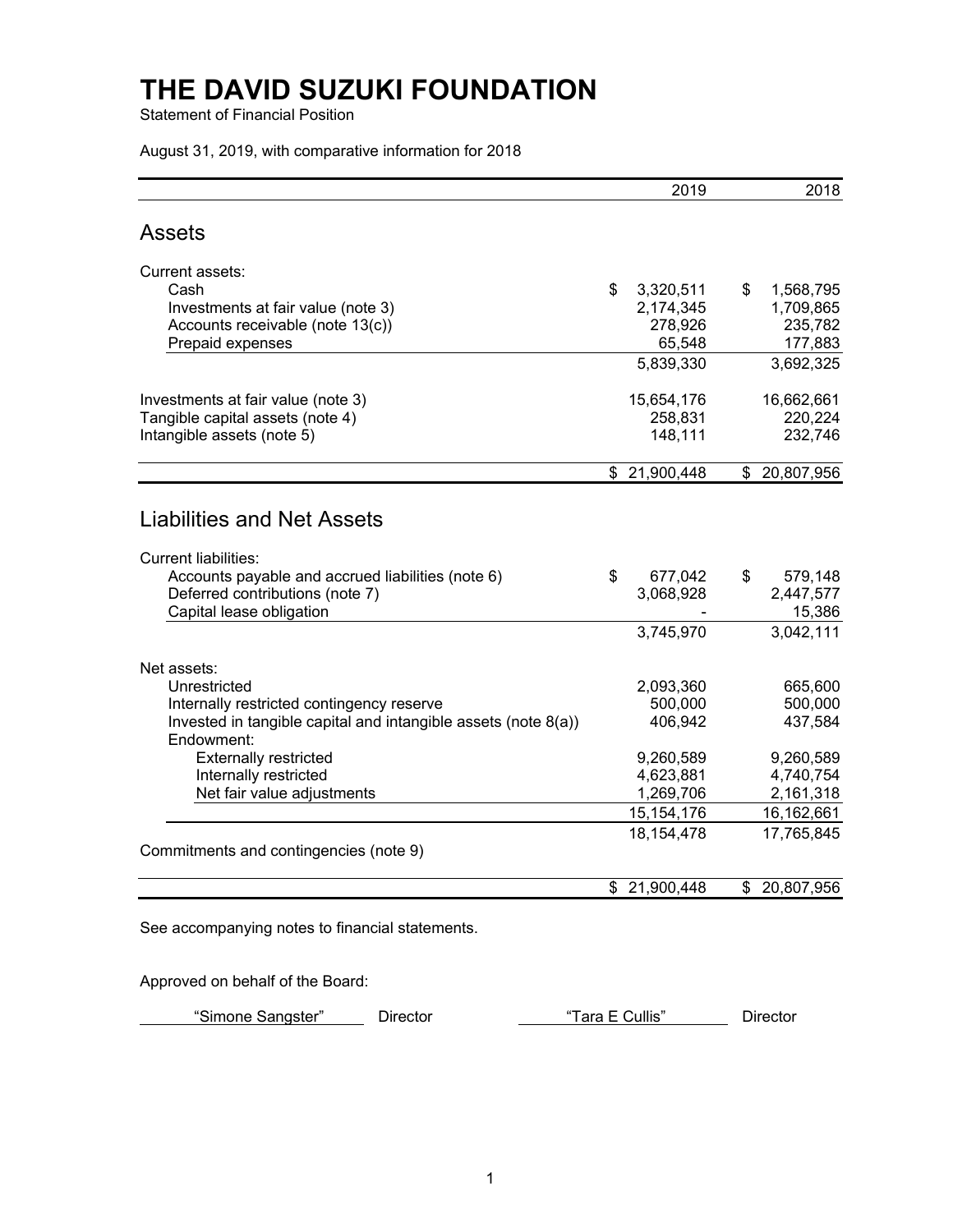Statement of Operations

Year ended August 31, 2019, with comparative information for 2018

|                                                     | 2019          | 2018          |
|-----------------------------------------------------|---------------|---------------|
| Revenue (note 10):                                  |               |               |
| Recognition of restricted contributions (note 7)    | \$4,466,634   | \$3,540,623   |
| Unrestricted contributions                          | 6,947,417     | 6,216,277     |
| Fundraising events (note 7)                         | 462,008       | 306,543       |
| Investment income                                   | 472,105       | 420,190       |
| Other                                               | 52,913        | 35,405        |
|                                                     | 12,401,077    | 10,519,038    |
| Expenses:                                           |               |               |
| Programs (note 11):                                 |               |               |
| Science and Policy                                  | 2,080,726     | 1,577,243     |
| B.C. and Western Canada                             | 1,039,767     | 1,069,922     |
| Ontario and Northern Canada                         | 1,172,054     | 948,178       |
| Quebec and Atlantic Canada                          | 1,374,021     | 1,285,301     |
| Program management                                  | 353,980       | 406,126       |
| Communication, Education and Public engagement      | 2,815,800     | 2,776,275     |
|                                                     | 8,836,348     | 8,063,045     |
| Administration                                      | 689,342       | 498,305       |
| Fundraising and Donor relations (note 12)           | 2,083,321     | 1,919,149     |
|                                                     | 11,609,011    | 10,480,499    |
| Excess of revenue over expenses before realized     |               |               |
| and unrealized gains on endowment fund investments  | 792,066       | 38,539        |
| Realized and unrealized gains (losses) on endowment |               |               |
| fund investments                                    | (403, 433)    | 748,900       |
| Excess of revenue over expenses                     | \$<br>388,633 | \$<br>787,439 |

See accompanying notes to financial statements.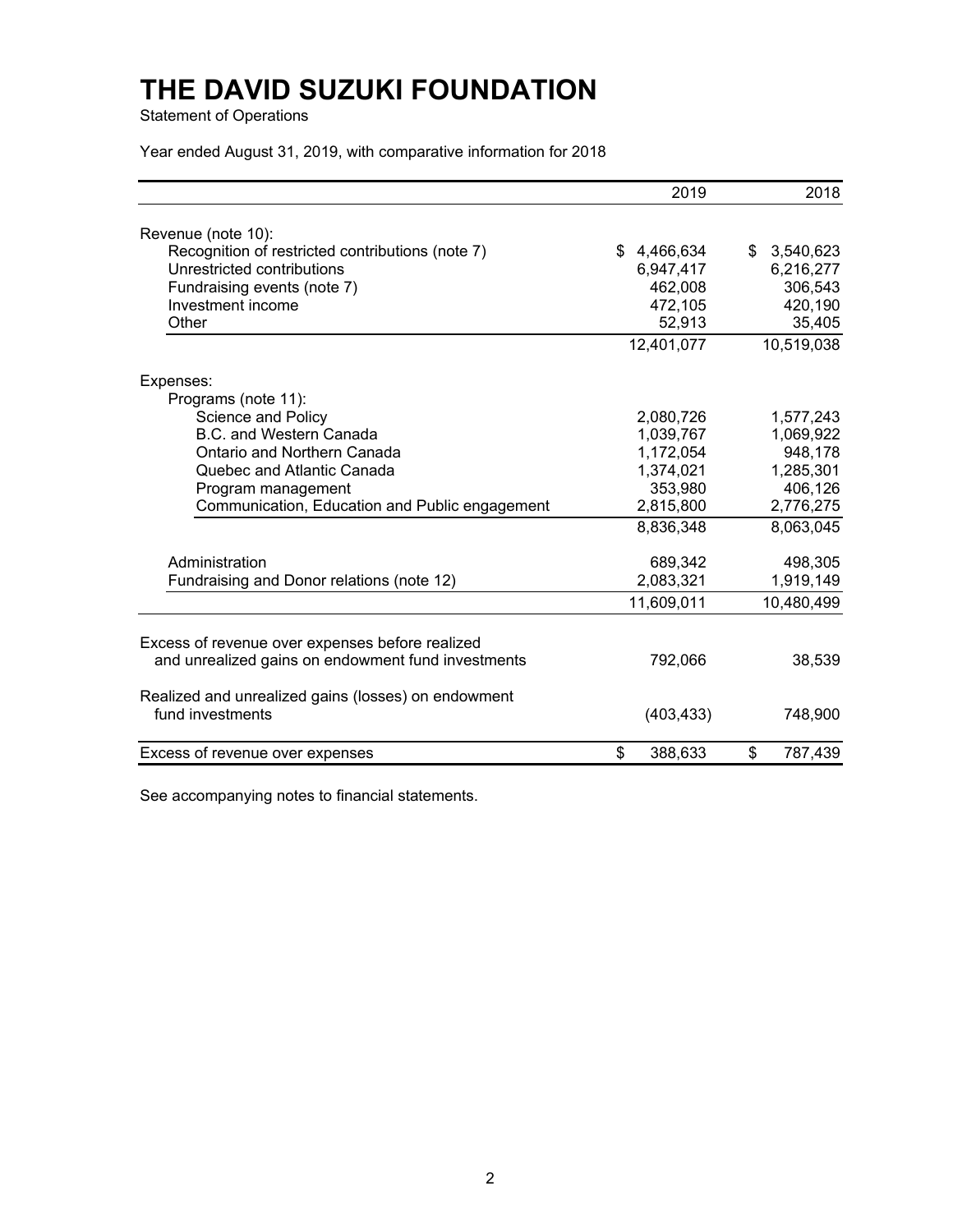Statement of Changes in Net Assets

### Year ended August 31, 2019, with comparative information for 2018

|                                                                     |               | Operating |                | Invested       |             |                          |     |             |             |              |    |            |
|---------------------------------------------------------------------|---------------|-----------|----------------|----------------|-------------|--------------------------|-----|-------------|-------------|--------------|----|------------|
|                                                                     |               |           | Internally     | in tangible    |             |                          |     | Endowment   |             |              |    |            |
|                                                                     |               |           | restricted     | capital        |             |                          |     |             | Net fair    |              |    |            |
|                                                                     |               |           | contingency    | and intangible | Externally  |                          |     | Internally  | value       |              |    | 2019       |
| Year ended August 31, 2019                                          | Unrestricted  |           | reserve        | assets         | restricted  |                          |     | restricted  | adjustments | Total        |    | Total      |
|                                                                     |               |           |                | (Note 8(a))    |             |                          |     |             |             |              |    |            |
| Net assets, beginning of year                                       | \$<br>665,600 | \$        | 500,000        | \$<br>437,584  | \$9,260,589 |                          |     | \$4,740,754 | \$2,161,318 | \$16,162,661 | S  | 17,765,845 |
| Investment in tangible capital<br>and intangible assets (note 8(b)) | (146, 581)    |           |                | 146,581        |             |                          |     |             |             |              |    |            |
| Excess (deficiency) of<br>revenue over expenses                     | 565,856       |           | $\blacksquare$ | (177, 223)     |             | $\overline{\phantom{a}}$ |     |             |             |              |    | 388,633    |
| Transfers:                                                          |               |           |                |                |             |                          |     |             |             |              |    |            |
| Endowment transfers (note $2(b)(iv)$ )                              | 613,560       |           |                |                |             | $\overline{\phantom{a}}$ |     | 278,052     | (891, 612)  | (613,560)    |    |            |
| Strategic investments (note 17)                                     | 394,925       |           |                |                |             | $\blacksquare$           |     | (394,925)   |             | (394, 925)   |    |            |
|                                                                     | 1,008,485     |           |                |                |             | $\blacksquare$           |     | (116, 873)  | (891, 612)  | (1,008,485)  |    |            |
| Net assets, end of year                                             | 2,093,360     | \$        | 500,000        | \$<br>406,942  | \$9,260,589 |                          | \$. | 4,623,881   | ,269,706    | \$15,154,176 | \$ | 18,154,478 |

|                                                                     |               | Operating     | Invested       |                          |                 |     |             |              |                  |
|---------------------------------------------------------------------|---------------|---------------|----------------|--------------------------|-----------------|-----|-------------|--------------|------------------|
|                                                                     |               | Internally    | in tangible    |                          | Endowment       |     |             |              |                  |
|                                                                     |               | restricted    | capital        |                          |                 |     | Net fair    |              |                  |
|                                                                     |               | contingency   | and intangible | Externally               | Internally      |     | value       |              | 2018             |
| Year ended August 31, 2019                                          | Unrestricted  | reserve       | assets         | restricted               | restricted      |     | adjustments | Total        | Total            |
|                                                                     |               |               | (Note 8(a))    |                          |                 |     |             |              |                  |
| Net assets, beginning of year                                       | \$<br>529,495 | \$500,000     | 346,221<br>\$  | \$9,253,589              | \$<br>4,231,505 |     | \$2,110,596 | \$15,595,690 | \$<br>16,971,406 |
| Investment in tangible capital<br>and intangible assets (note 8(b)) | (291, 469)    |               | 291,469        |                          |                 |     |             |              |                  |
| Excess (deficiency) of<br>revenue over expenses                     | 987,545       |               | (200, 106)     | $\overline{\phantom{a}}$ |                 |     |             |              | 787,439          |
| Endowment contributions                                             |               |               | $\blacksquare$ | 7,000                    |                 |     |             | 7,000        | 7,000            |
| Transfers (note $2(b)(iv)$ )                                        | (559, 971)    |               |                | $\overline{\phantom{a}}$ | 509.249         |     | 50,722      | 559,971      |                  |
| Net assets, end of year                                             | 665,600       | 500,000<br>\$ | 437,584<br>\$  | \$9,260,589              | \$<br>4.740.754 | \$. | 2,161,318   | \$16,162,661 | \$<br>17,765,845 |

See accompanying notes to financial statements.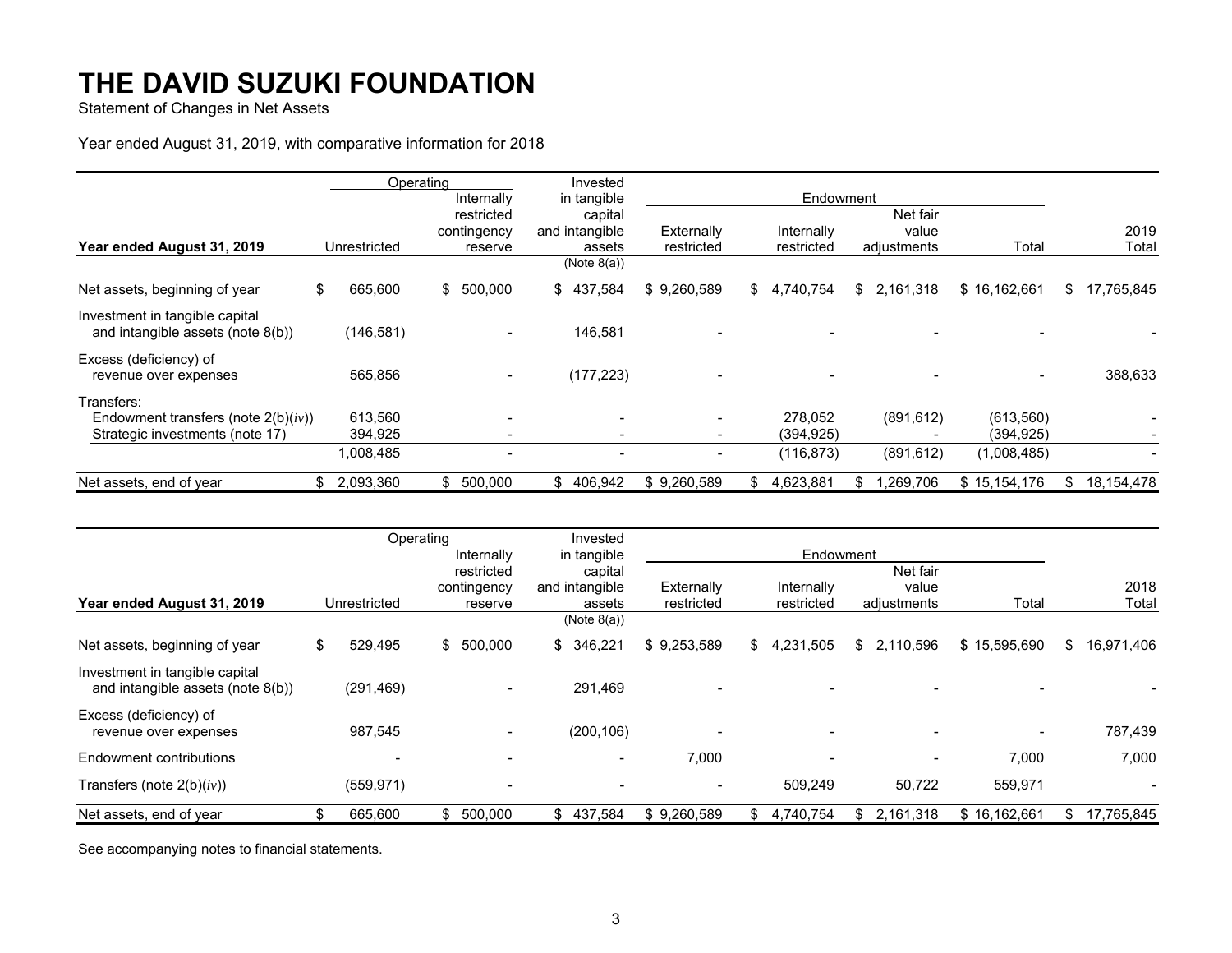Statement of Cash Flows

Year ended August 31, 2019, with comparative information for 2018

|                                                   | 2019            | 2018            |
|---------------------------------------------------|-----------------|-----------------|
| Cash provided by (used in):                       |                 |                 |
| Operations:                                       |                 |                 |
| Excess of revenue over expenses                   | \$<br>388,633   | \$<br>787,439   |
| Items not involving cash:                         |                 |                 |
| Amortization of tangible capital assets           |                 |                 |
| and intangible assets                             | 177,223         | 199,467         |
| Write-off of computer hardware                    |                 | 639             |
| Reinvested distributions                          | (359, 428)      | (346, 915)      |
| Realized and unrealized gains (losses) on         |                 |                 |
| endowment fund investments                        | 403,433         | (748,900)       |
| Changes in non-cash operating working capital:    |                 |                 |
| Accounts receivable                               | (43, 144)       | (15, 654)       |
| Prepaid expenses                                  | 112,335         | 24,583          |
| Accounts payable and accrued liabilities          | 97,894          | (159, 698)      |
| Deferred contributions                            | 621,351         | 491,281         |
|                                                   | 1,398,297       | 232,242         |
| Investments:                                      |                 |                 |
| Purchase of tangible capital assets               | (131, 195)      | (63, 105)       |
| Acquisition of intangible assets                  |                 | (183, 138)      |
| Redemption of investments, net                    | 500,000         | 800,000         |
|                                                   | 368,805         | 553,757         |
| Financing:                                        |                 |                 |
| Receipt of endowment contributions                |                 | 7,000           |
| Principal payments under capital lease obligation | (15, 386)       | (45, 226)       |
|                                                   | (15, 386)       | (38,226)        |
| Increase in cash                                  | 1,751,716       | 747,773         |
| Cash, beginning of year                           | 1,568,795       | 821,022         |
| Cash, end of year                                 | \$<br>3,320,511 | \$<br>1,568,795 |

See accompanying notes to financial statements.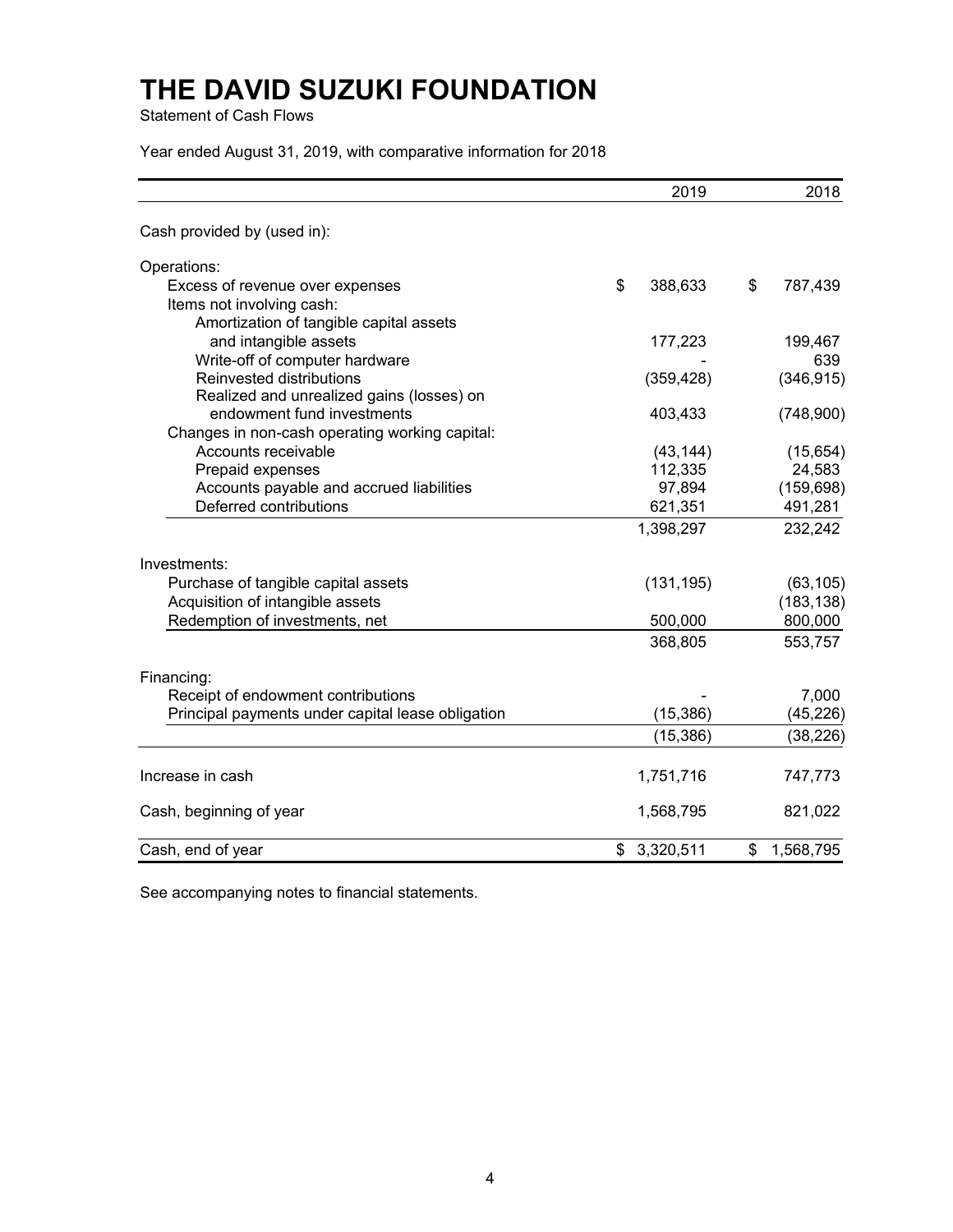Notes to Financial Statements

Year ended August 31, 2019

#### **1. Operations:**

The David Suzuki Foundation (the "Foundation") was incorporated on September 14, 1990 under the *Society Act (British Columbia)*. On January 9, 2017, the Foundation transitioned to the new *Societies Act (British Columbia)*. As a registered charity, the Foundation is exempt from tax under the *Income Tax Act*.

The Foundation works, through science and education, to protect the diversity of nature and our quality of life now and for the future**.** 

The Foundation relies on donations from individuals; charitable foundations; corporations and other supporters, subject to its ethical *Gift Acceptance Policy*. It does not accept direct funding from governments or contributions which could compromise the integrity of its programs.

#### **2. Significant accounting policies:**

These financial statements are prepared in accordance with Canadian Accounting Standards for Not-For-Profit Organizations and includes the following significant accounting policies:

(a) Basis of presentation:

The Foundation controls The David Suzuki Foundation, U.S.A. ("DSF USA") by virtue of its ability to appoint DSF USA's Board of Directors. DSF USA remains a separate legal entity. Management has chosen to disclose rather than to consolidate. Accordingly, the Foundation's financial statements exclude the financial position and operating results of DSF USA. See note 13(a) for a summary of the financial position and operating results of DSF USA.

(b) Revenue recognition and net assets:

The Foundation follows the deferral method of accounting for contributions. Externally restricted contributions, other than endowment contributions, are recognized as revenue in the year in which the related expenses are recognized. Contributions restricted for the purchase of tangible capital assets, are deferred and amortized into revenue based on the amortization rate for the related tangible capital assets.

Endowment contributions are presented as direct increases in endowment net assets.

Unrestricted contributions are recognized as revenue when received or receivable, if the amount to be received can be reliably estimated and collection is reasonably assured.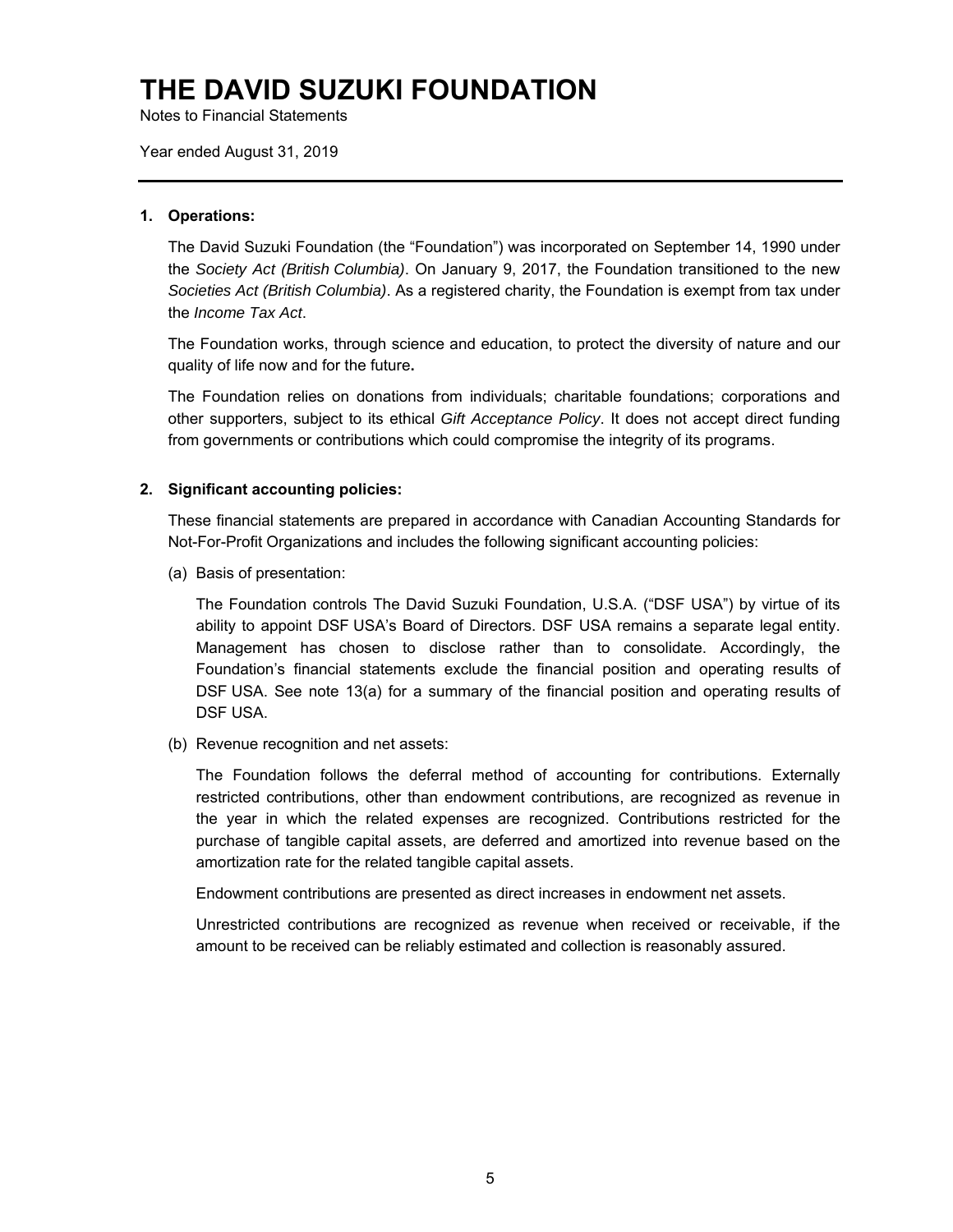Notes to Financial Statements (continued)

Year ended August 31, 2019

### **2. Significant accounting policies (continued):**

(b) Revenue recognition and net assets (continued):

The net assets of the Foundation are presented and accounted for as follows:

(*i*) Unrestricted:

Unrestricted net assets relate to the Foundation's program delivery and administrative activities.

(*ii*) Internally restricted contingency reserve:

The internally restricted contingency reserve is comprised of funds restricted for contingency or other specific purposes as designated by the Foundation's Board of Directors.

(*iii*) Invested in tangible capital and intangible assets:

Invested in tangible capital and intangible assets represents the net book value of tangible capital and intangible assets, less any debt, unamortized deferred capital contributions or other obligations relating to the assets.

(*iv*) Endowment:

Income from endowment funds as determined by policy is used to fund the activities of the Foundation.

Externally restricted endowments are restricted by donors to be maintained in perpetuity.

Internally restricted endowments are comprised of amounts that the Board, by resolution or policy, have internally restricted by transfer to the fund. The internally restricted endowment funds can, at the discretion of the Board, be used to fund the operations of the Foundation. Transfers made to the internally restricted endowment fund are in accordance with the endowment fund spending policies and include amounts to maintain the real capital value of the endowment funds and certain legacy donations.

Net fair value adjustments relate to endowment investments and are, by Board policy, internally restricted. Transfers made to or from the net fair value adjustments fund are in accordance with the endowment fund spending policies and include investment returns over/under projected long-term returns on endowment investments.

(c) Donated services and assets:

A large number of individuals volunteer time and expertise to the Foundation. However, since no objective basis exists for recording and assigning fair values, no amount has been reflected in the financial statements relating to these volunteered services.

Contributions of assets, supplies and services, that would otherwise have been purchased, are recorded at fair value at the date of contribution, provided a fair value can be reasonably determined.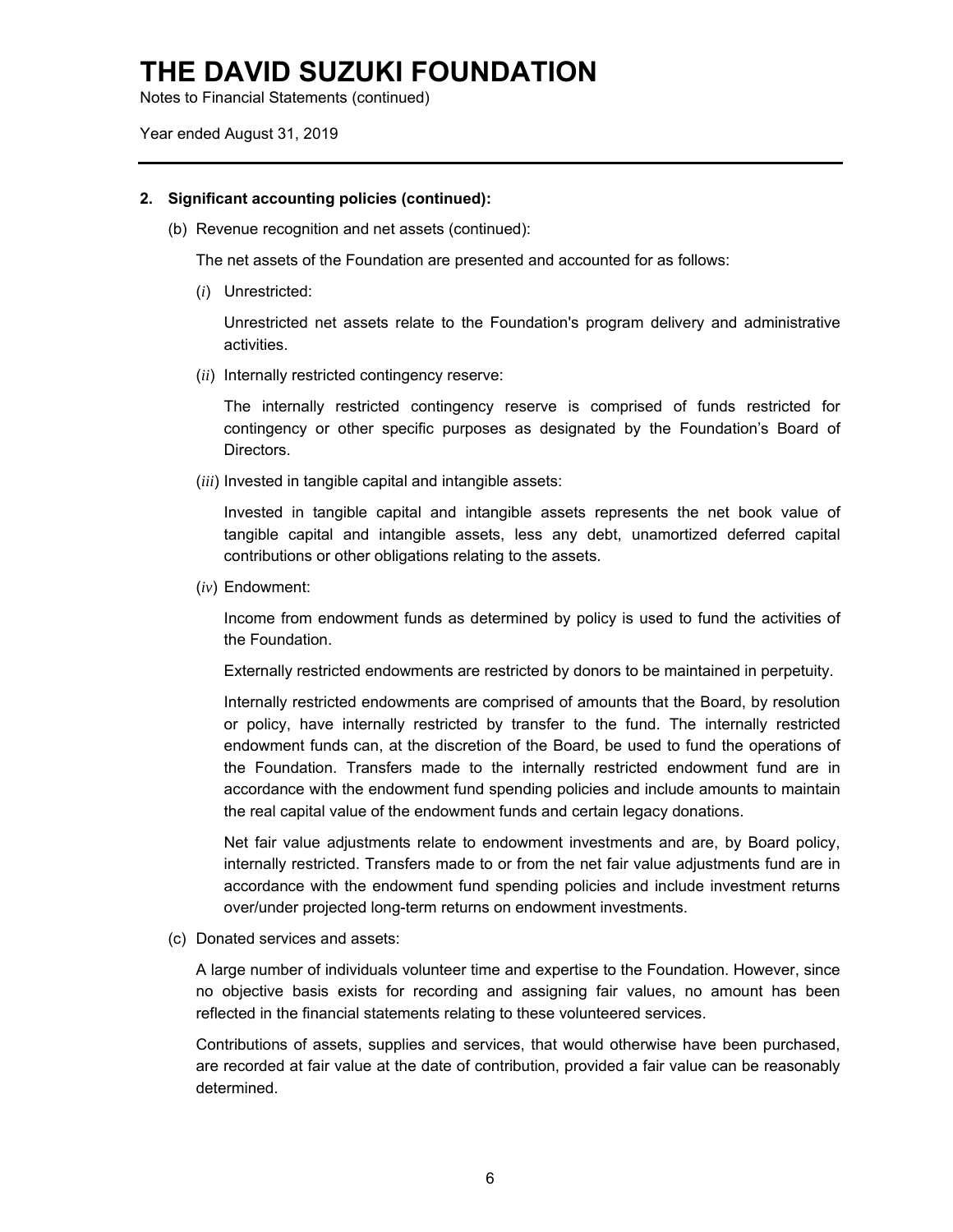Notes to Financial Statements (continued)

Year ended August 31, 2019

### **2. Significant accounting policies (continued):**

(d) Tangible capital assets:

Tangible capital assets are recorded at cost less accumulated amortization and are amortized over their estimated useful lives on a straight-line basis as follows:

| Asset                          | Rate     |
|--------------------------------|----------|
| Computer hardware              | 4 years  |
| Office furniture and equipment | 10 years |
| Telecommunications equipment   | 6 years  |
| Teleconferencing equipment     | 5 years  |

Leasehold improvements are amortized on a straight-line basis over the lesser of their useful lives of 10-years or the term of the lease.

Amortization expense of tangible capital assets is included within administration expenses on the statement of operations.

(e) Intangible assets:

Intangible assets developed or acquired to be used in the provision of services by the Foundation are recorded at cost less accumulated amortization and are amortized over their estimated useful lives on a straight-line basis as follows:

| Asset             | Rate    |
|-------------------|---------|
| Computer software | 3 vears |

The carrying amount, amortization and estimated useful lives of intangible assets are reviewed annually.

(f) Impairment of capital assets and intangible assets:

The Foundation reviews, for impairment, the carrying value of capital assets and intangible assets whenever events or changes in circumstances indicate that a cost incurred to acquire or develop an asset does not provide future service potential to the Foundation. If such conditions exist, an impairment loss is measured at the amount by which the carrying amount of the asset exceeds its residual value.

(g) Financial instruments:

Financial instruments are recorded at fair value on initial recognition. Equity instruments that are quoted in an active market are subsequently measured at fair value. All other financial instruments are subsequently measured at cost or amortized cost, unless management has elected to carry the instruments at fair value. The Foundation has elected to carry its investments at fair value.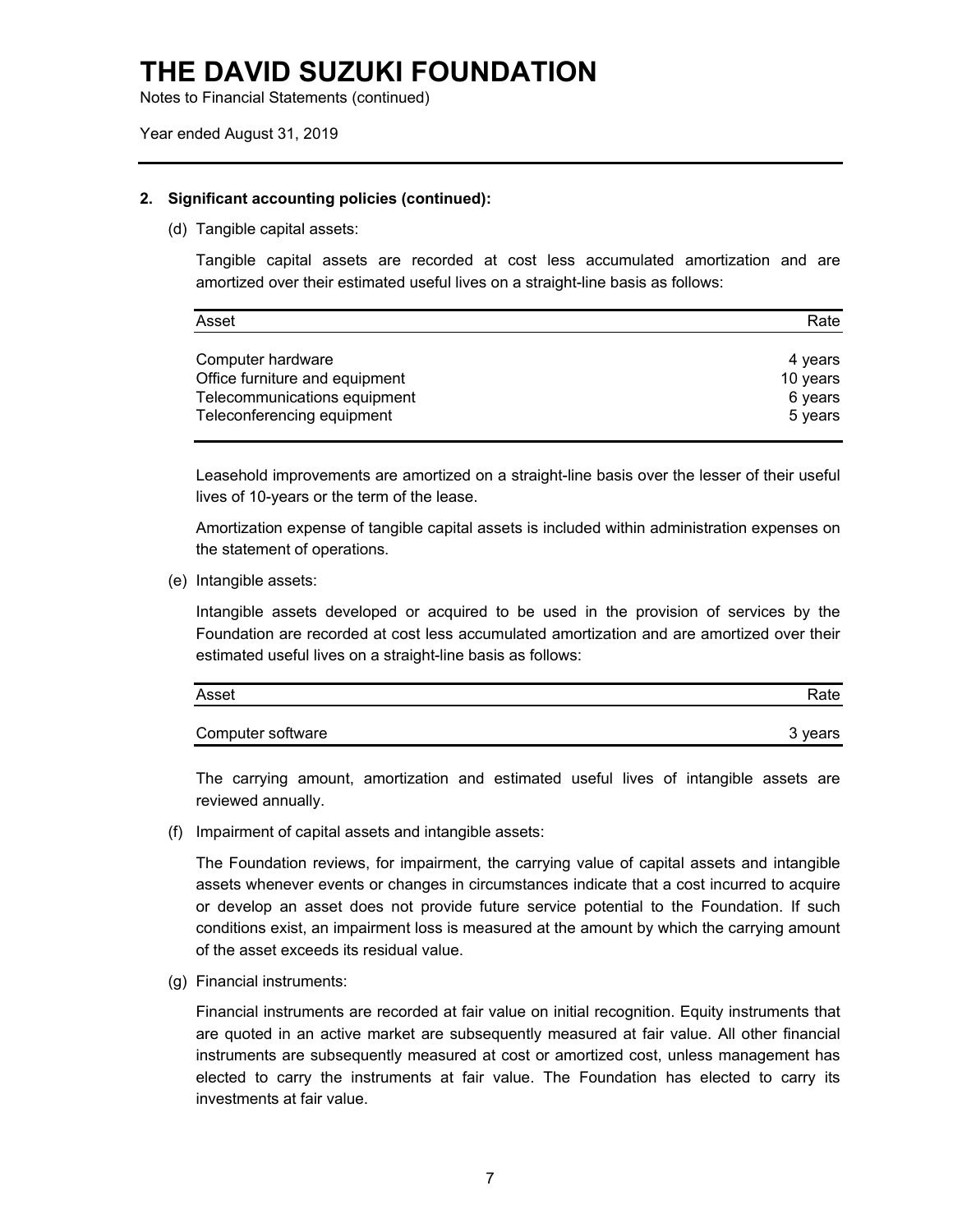Notes to Financial Statements (continued)

Year ended August 31, 2019

### **2. Significant accounting policies (continued):**

(g) Financial instruments (continued):

Transaction costs incurred on the acquisition of financial instruments measured subsequently at fair value are expensed as incurred. All other financial instruments are adjusted by transaction costs incurred on acquisition and financing costs, which are amortized using the straight-line method.

Financial assets recorded at cost or amortized cost are assessed for impairment on an annual basis at the end of the fiscal year. If there is an indicator of impairment, the Foundation determines if there is a significant adverse change in the expected amount or timing of future cash flows from the financial asset. If there is a significant adverse change in the expected cash flows, the carrying value of the financial asset is reduced to the highest of the present value of the expected cash flows, the amount that could be realized from selling the financial asset or the amount the Foundation expects to realize by exercising its right to any collateral. If events and circumstances reverse in a future period, an impairment loss will be reversed to the extent of the improvement, not exceeding the initial carrying value.

The Foundation does not hold any financial derivatives as at August 31, 2019.

(h) Allocated expenses:

Program costs include an allocation of administrative costs. The allocation of administrative costs is based on the number of employees in program departments.

(i) Use of estimates:

The preparation of financial statements requires management to make estimates and assumptions that affect the amounts and disclosures reported in financial statements and accompanying notes. Significant areas of management estimate include the determination of useful lives of tangible capital and intangible assets for amortization, valuation of accounts receivable, and provisions for contingencies. Actual results could differ from these estimates.

(j) Asset retirement obligation:

The Foundation recognizes a future asset retirement obligation as a liability in the year in which it incurs a legal obligation associated with the retirement of tangible long-lived assets that results from the acquisition, construction, development, and/or normal use of the assets based on management's best estimate of the expenditure required to settle the obligation. The Foundation concurrently recognizes a corresponding increase in the carrying amount of the related long-lived asset.

The amount of the asset retirement obligation is estimated using the expected cash flow approach that reflects a range of possible outcomes discounted at a risk-free interest rate based on management's best estimate. Subsequent to the initial measurement, the asset retirement obligation is adjusted at the end of each year to reflect the passage of time and changes in the estimated future cash flows underlying the obligation.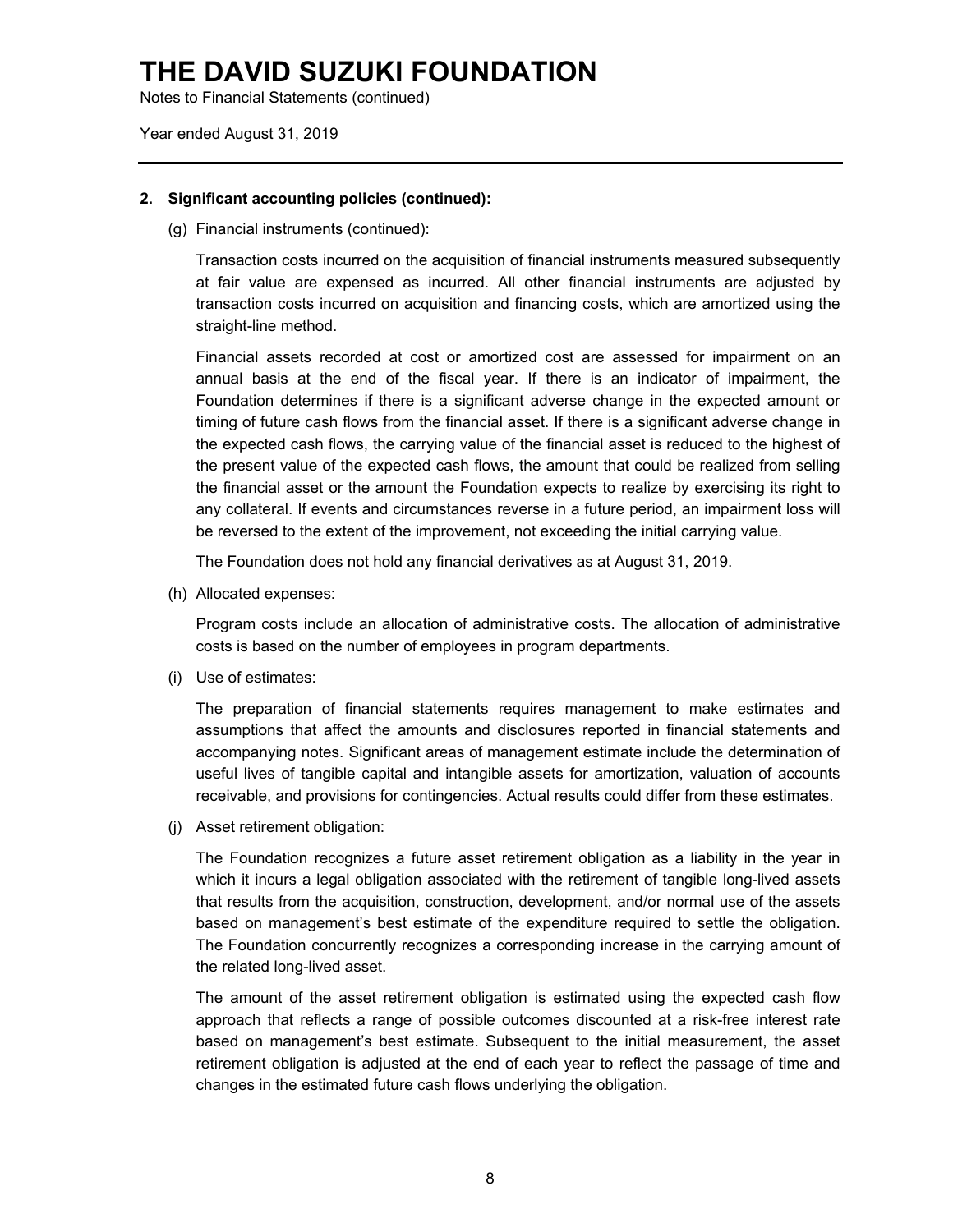Notes to Financial Statements (continued)

Year ended August 31, 2019

### **2. Significant accounting policies (continued):**

(j) Asset retirement obligation (continued):

Changes in the obligation due to the passage of time are recognized as an operating expense using the effective interest method. Changes in the obligation due to changes in estimated cash flows are recognized as an adjustment of the carrying amount of the related long-lived asset.

### **3. Investments at fair value:**

The Foundation's policy is to hold investments screened for environmental and social responsibility, and exclude any investment in entities involved in the extraction, production and transportation of fossil fuels. The Foundation's investment manager screens investments on behalf of the Foundation.

The Foundation holds investments covering the endowment balance and the internally restricted contingency reserve. All investments in excess of this amount are classified as current since investments are convertible to cash at management's discretion.

Investments in pooled funds are held by an investment manager and measured at fair value. Investments consist of:

|                                      |    | 2019       |    | 2018       |
|--------------------------------------|----|------------|----|------------|
| Equity funds                         | \$ | 3,826,799  | \$ | 8,541,638  |
| Bond funds                           |    | 5,324,797  |    | 7,316,562  |
| Treasury bills, cash and equivalents |    | 8,676,925  |    | 2,514,326  |
|                                      |    | 17,828,521 |    | 18,372,526 |
| Current portion                      |    | 2,174,345  |    | 1,709,865  |
| Long-term portion                    | S  | 15,654,176 | S  | 16,662,661 |

#### **4. Tangible capital assets:**

| <b>August 31, 2019</b>                                                                                                                     | Cost                                                       | Accumulated<br>amortization                               | Net book<br>value                           |
|--------------------------------------------------------------------------------------------------------------------------------------------|------------------------------------------------------------|-----------------------------------------------------------|---------------------------------------------|
| Computer hardware<br>Office furniture and equipment<br>Leasehold improvement<br>Telecommunications equipment<br>Teleconferencing equipment | \$<br>233,770<br>97,743<br>1,091,673<br>110,560<br>918,854 | \$<br>94,506<br>82,932<br>1,067,848<br>110,560<br>837,923 | \$<br>139,264<br>14,811<br>23,825<br>80,931 |
|                                                                                                                                            | \$<br>2,452,600                                            | 2,193,769                                                 | \$<br>258,831                               |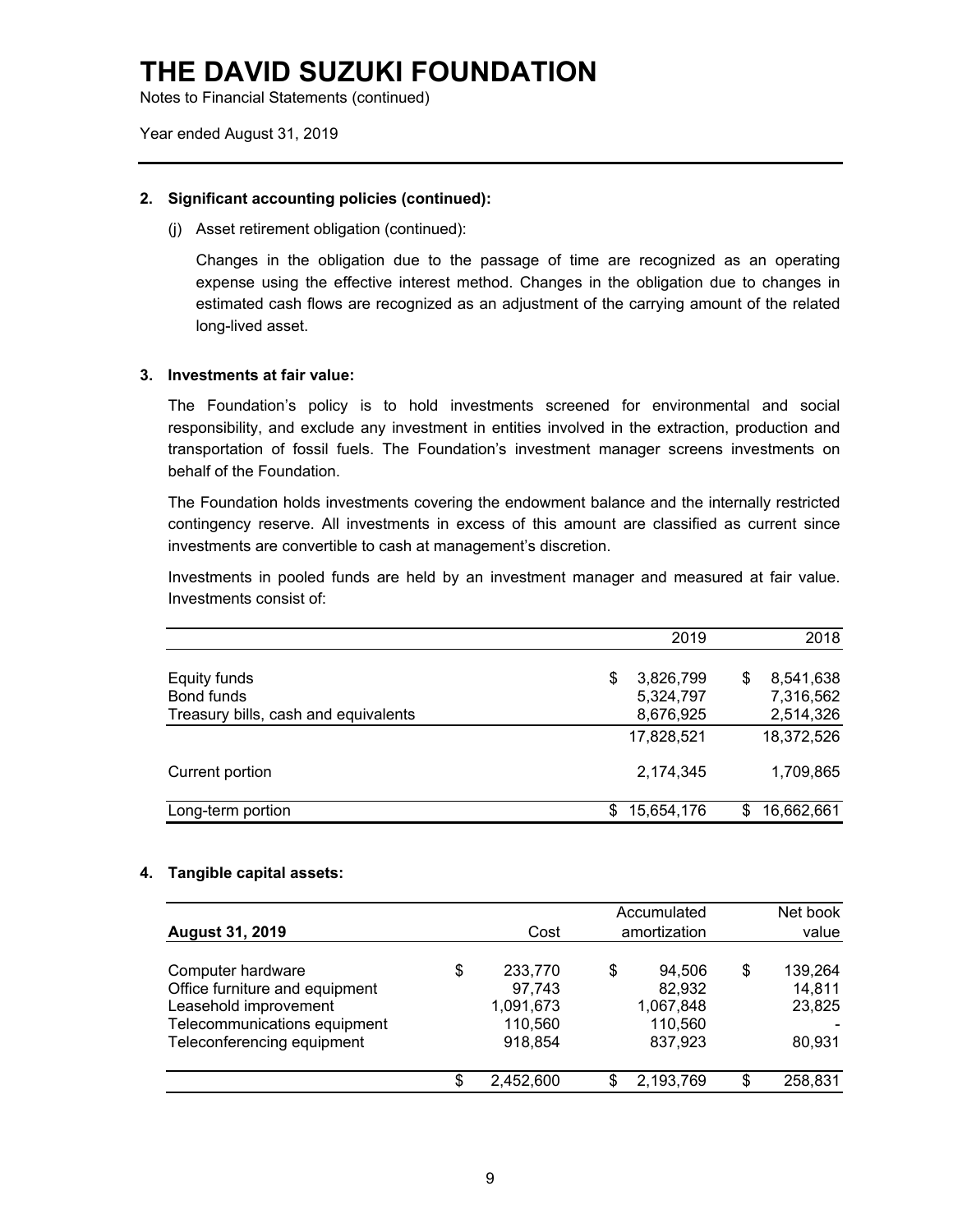Notes to Financial Statements (continued)

Year ended August 31, 2019

### **4. Tangible capital assets (continued):**

| <b>August 31, 2018</b>                                                                                                                     | Cost                                                        |   | Accumulated<br>amortization                          | Net book<br>value                                |
|--------------------------------------------------------------------------------------------------------------------------------------------|-------------------------------------------------------------|---|------------------------------------------------------|--------------------------------------------------|
| Computer hardware<br>Office furniture and equipment<br>Leasehold improvement<br>Telecommunications equipment<br>Teleconferencing equipment | \$<br>195,534<br>100,014<br>1,091,673<br>110,560<br>877,917 | S | 100,520<br>77,293<br>1,055,935<br>110,466<br>811,260 | \$<br>95,014<br>22,721<br>35,738<br>94<br>66,657 |
|                                                                                                                                            | \$<br>2,375,698                                             |   | 2,155,474                                            | \$<br>220,224                                    |

### **5. Intangible assets:**

| <b>August 31, 2019</b> | Accumulated<br>amortization<br>Cost |  |         | Net book<br>value |
|------------------------|-------------------------------------|--|---------|-------------------|
| Computer software      | 253.905                             |  | 105.794 | 148.111           |

| <b>August 31, 2018</b> | Cost    |   | Accumulated<br>amortization | Net book<br>value |
|------------------------|---------|---|-----------------------------|-------------------|
| Computer software      | 253,905 | S | 21.159                      | 232,746           |

### **6. Accounts payable and accrued liabilities:**

Included in accounts payable and accrued liabilities are government remittances payable of \$54,769 (2018 - nil).

### **7. Deferred contributions:**

Deferred contributions represent unspent amounts which have been externally restricted for the delivery of specified programs. Changes in the balance during the year are as follows:

|                                                                                                                            | 2019                                      | 2018                                  |
|----------------------------------------------------------------------------------------------------------------------------|-------------------------------------------|---------------------------------------|
| Balance, beginning of year<br>Restricted contributions received during the year<br>Amounts spent and recognized as revenue | \$2,447,577<br>5,167,735<br>(4, 546, 384) | 1,956,296<br>4,031,904<br>(3,540,623) |
| Balance, end of year                                                                                                       | \$3,068,928                               | 2,447,577                             |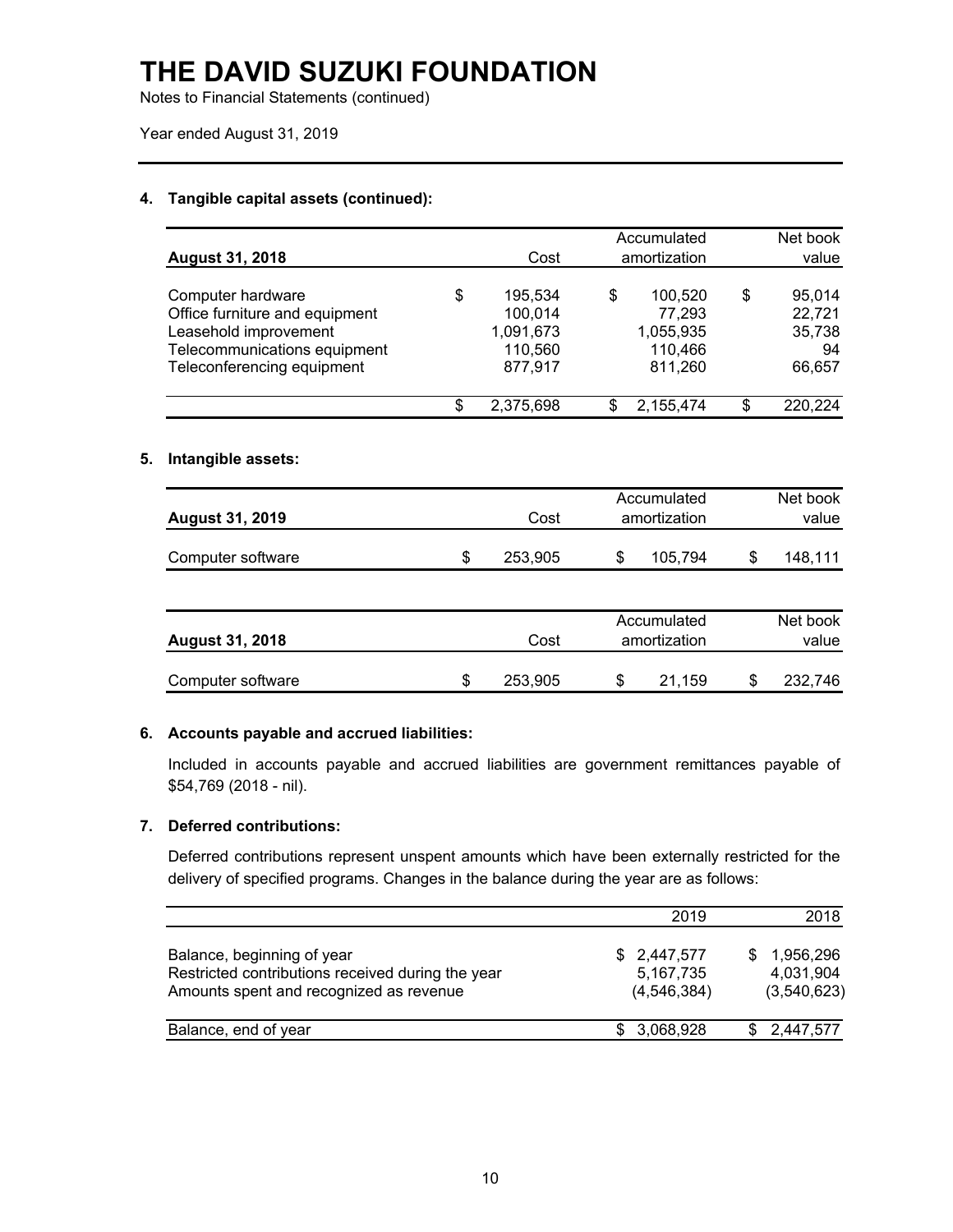Notes to Financial Statements (continued)

### **8. Net assets invested in tangible capital and intangible assets:**

(a) Net assets invested in capital and intangible assets is calculated as follows:

|                                                                                                  | 2019               | 2018                            |
|--------------------------------------------------------------------------------------------------|--------------------|---------------------------------|
| Tangible capital assets<br>Intangible assets<br>Tangible capital assets funded by capital leases | 258,831<br>148,111 | 220.224<br>232,746<br>(15, 386) |
|                                                                                                  | 406.942            | 437,584                         |

(b) Changes in net assets invested in tangible capital and intangible assets is calculated as follows:

|                                                                                          |    | 2019       | 2018                      |
|------------------------------------------------------------------------------------------|----|------------|---------------------------|
| Deficiency of revenue over expenses:                                                     |    |            |                           |
| Amortization of tangible capital and intangible assets<br>Write-off of computer hardware | S  | (177, 223) | \$<br>(199, 467)<br>(639) |
|                                                                                          |    | (177, 223) | (200, 106)                |
| Net changes in invested in tangible capital and<br>intangible assets:                    |    |            |                           |
| Acquisition of tangible capital and intangible assets                                    |    | 131,195    | 246,243                   |
| Repayment of capital lease obligation                                                    |    | 15,386     | 45,226                    |
|                                                                                          |    | 146,581    | 291,469                   |
|                                                                                          | £. | (30,642)   | \$<br>91,363              |

#### **9. Commitments and contingencies:**

The Foundation is committed pursuant to premise lease obligations for payments in the next five years, concluding November 2024, as follows:

| 2020 | \$<br>702,170   |
|------|-----------------|
| 2021 | 706,688         |
| 2022 | 634,072         |
| 2023 | 634,697         |
| 2024 | 131,447         |
|      |                 |
|      | \$<br>2,809,074 |

Certain of leases contain provisions which, at the discretion of the landlord, the Foundation may have an obligation to restore the facilities to their original condition at the end of the lease term. Based on the nature and extent of the leasehold improvements performed, Management does not believe there will be significant restoration costs incurred at the end of the lease. Accordingly, no asset retirement obligation has been recorded in the Foundation.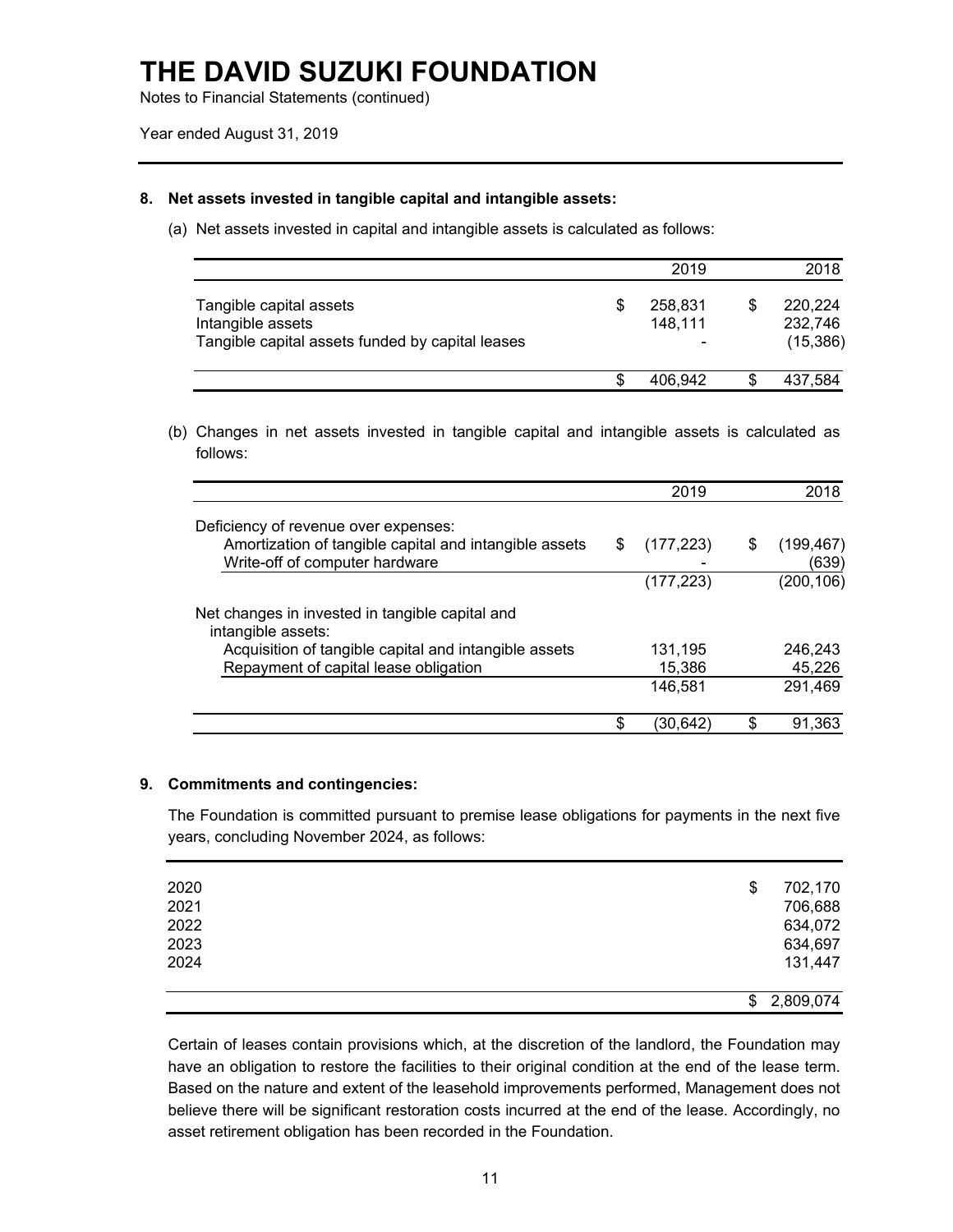Notes to Financial Statements (continued)

#### Year ended August 31, 2019

#### **10. Contributions and Fundraising revenue:**

Revenue recognition related to unrestricted contributions, recognition of restricted contributions, and fundraising events was originally received from the following major sources:

|                                                                           | 2019                                               |   | 2018                                         |
|---------------------------------------------------------------------------|----------------------------------------------------|---|----------------------------------------------|
| Business and employee groups<br>Foundations<br>Individual donors<br>Other | \$<br>908,314<br>4,077,647<br>6,340,390<br>549,708 | S | 968,269<br>3,168,045<br>5,699,264<br>227,865 |
|                                                                           | 11,876,059                                         |   | 10,063,443                                   |

#### **11. Allocated expenses:**

Administrative costs were allocated to the program departments as follows:

|                                                 |    | 2019      | 2018          |
|-------------------------------------------------|----|-----------|---------------|
| Science and Policy                              | \$ | 386,402   | \$<br>289,368 |
| B.C. and Western Canada                         |    | 199,641   | 150,249       |
| Ontario and Northern Canada                     |    | 128,801   | 133,554       |
| Quebec and Atlantic Canada                      |    | 212,521   | 194,767       |
| Communications, education and public engagement |    | 550.495   | 520,195       |
|                                                 | S  | 1,477,860 | 1,288,133     |

#### **12. Fundraising and Donor relations expenses:**

Fundraising and Donor relations expenses include \$169,557 (2018 - \$107,038) related to the cost of fundraising events.

#### **13. Related organizations:**

Transactions with related parties are entered into at amounts that are considered to be fair value and are measured at the exchange amount.

(a) The Foundation controls the David Suzuki Foundation, U.S.A. ("DSF USA") by virtue of its ability to appoint DSF USA's Board of Directors. DSF USA is a registered charity in the United States of America and is exempt from income tax.

Financial information relating to DSF USA has not been consolidated in these financial statements. DSF USA remained substantially inactive during the year.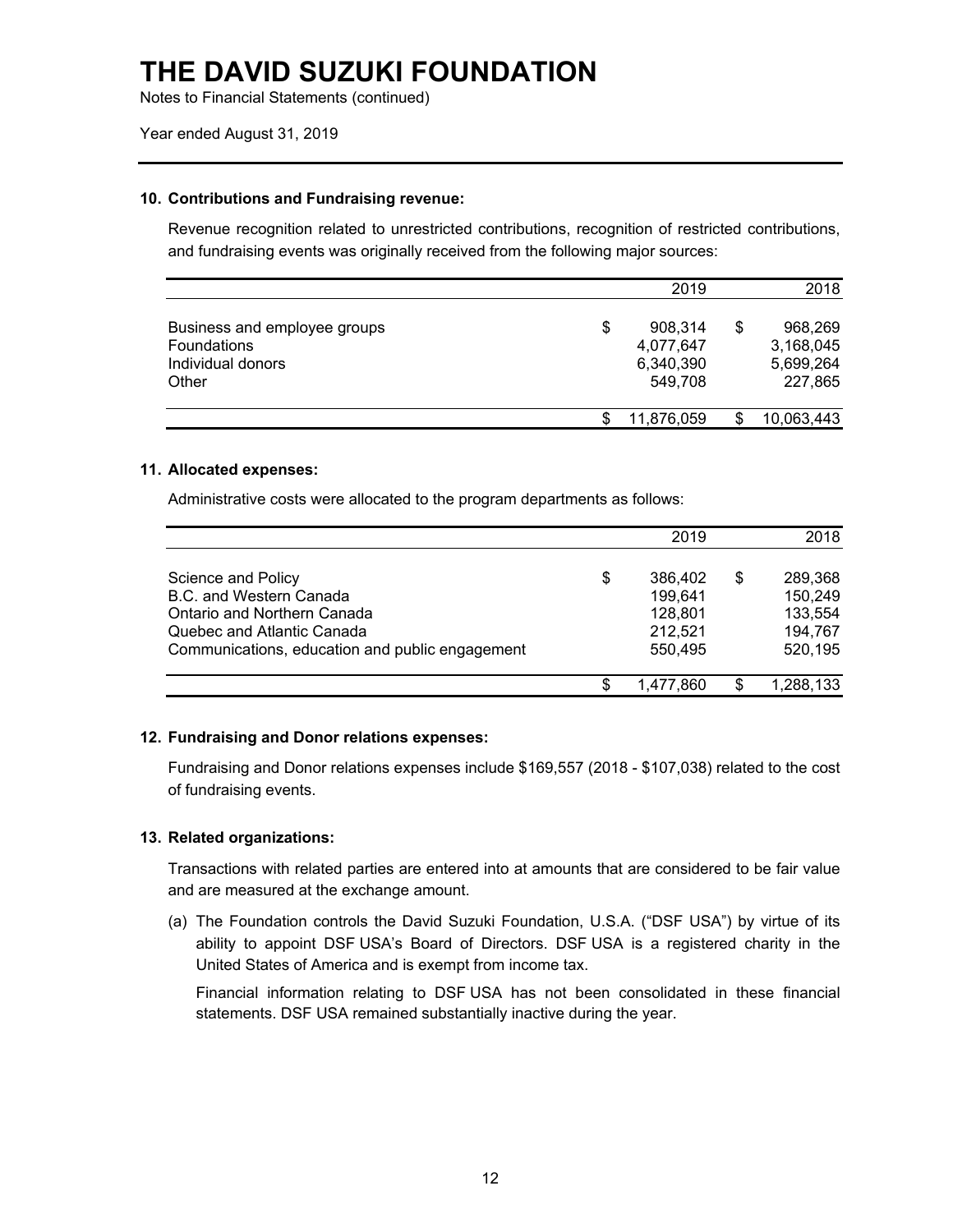Notes to Financial Statements (continued)

### **13. Related organizations (continued):**

(a) (continued):

Summarized financial information of DSF USA is as follows:

|                                                                          | 2019                   |    | 2018             |
|--------------------------------------------------------------------------|------------------------|----|------------------|
|                                                                          | (Unaudited)            |    | (Unaudited)      |
| Excess of revenue over expenses before<br>distribution to the Foundation | \$<br>12,684           | \$ | 10,282           |
| Total assets<br><b>Total liabilities</b>                                 | \$<br>33,783<br>33,783 | \$ | 20,972<br>20,972 |
| Total net assets                                                         |                        | S  |                  |

DSF USA had the following transactions with the Foundation during the year ended August 31, 2019.

|                                                                                                               | 2019             |    | 2018             |
|---------------------------------------------------------------------------------------------------------------|------------------|----|------------------|
| Revenue received by Foundation from DSF USA (CDN \$)<br>Accounts receivable from DSF USA (CDN \$) at year-end | 12.684<br>33.783 | -S | 10.282<br>20.972 |

- (b) During the year, the Foundation paid \$99,929 (2018 \$99,929) to New Data Enterprises Ltd. ("New Data"), a corporation of which one of the shareholders is a Board member of the Foundation, for the use of staff resources for scheduling, liaison and other support services, and received \$25,770 (2018 - \$18,768) from New Data for the use of office space at the Foundation.
- (c) During the year, The David Suzuki Institute/Institut David Suzuki ("DSI"), a not-for-profit corporation, related to the Foundation by virtue of a Board member in common, paid the Foundation \$7,861 (2018 - \$11,742) for administrative support. At August 31, 2019, the Foundation's accounts receivable included \$25,325 (2018 - \$16,904) due from DSI.

### **14. Financial risks:**

(a) Liquidity risk:

Liquidity risk is the risk that the Foundation will be unable to fulfill its obligations on a timely basis or at a reasonable cost. The Foundation manages its liquidity risk by monitoring its operating requirements. The Foundation prepares budget and cash forecasts to ensure it has sufficient funds to fulfill its obligations. The Foundation believes that it is not exposed to material liquidity risks.